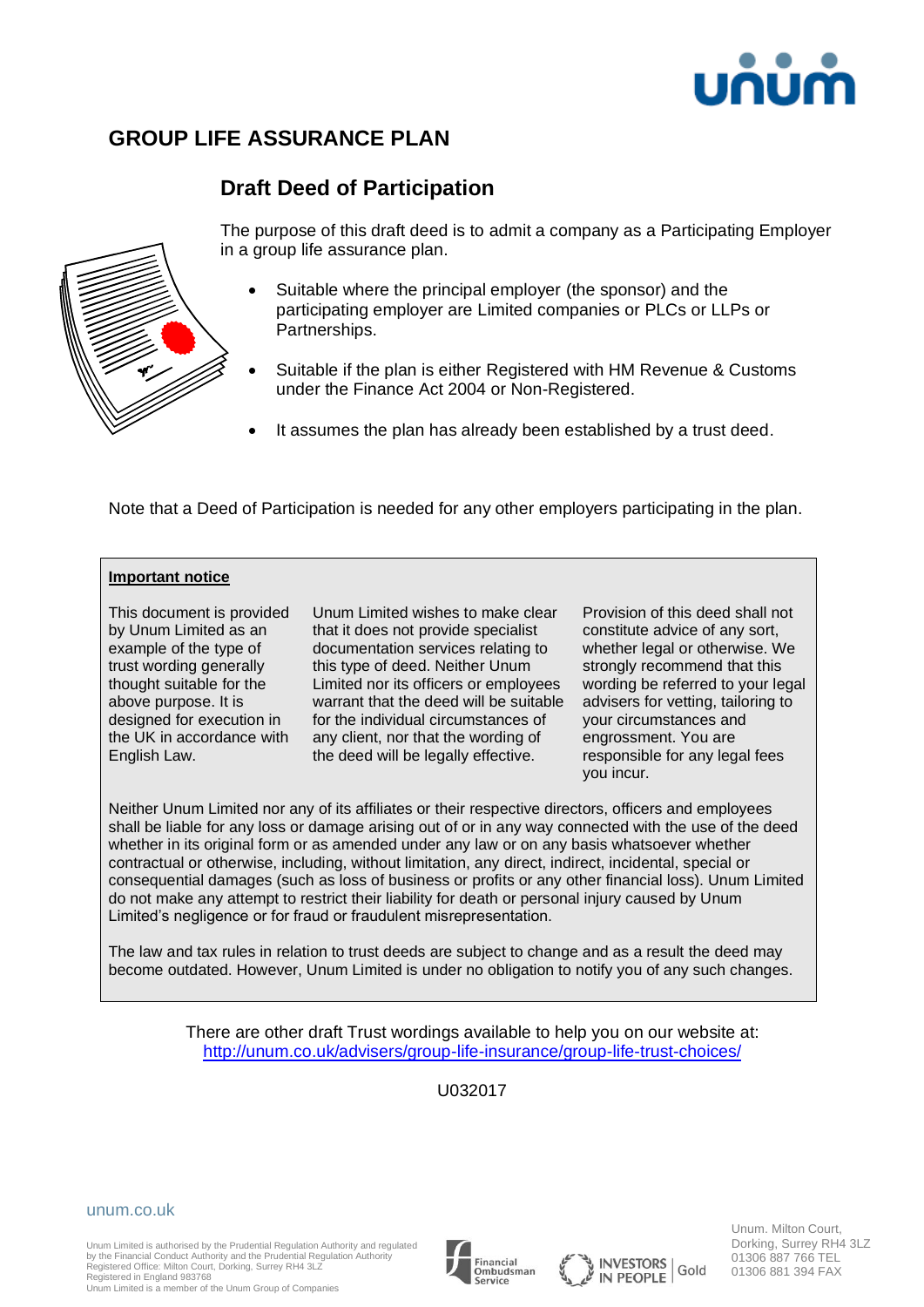Reporting Requirements – if the Plan is registered with HMRC

The Scheme Administrator is responsible for filing the Event Reports, Pension Scheme Return, Accounting for Tax forms and amending Scheme Details to keep them up to date.

A company being admitted as a Participating Employer does not require reporting to HMRC.

This information is based on Unum's current interpretation of the underlying legislation that applies and which may change. We do not accept any responsibility for any loss which may arise from reliance on this information.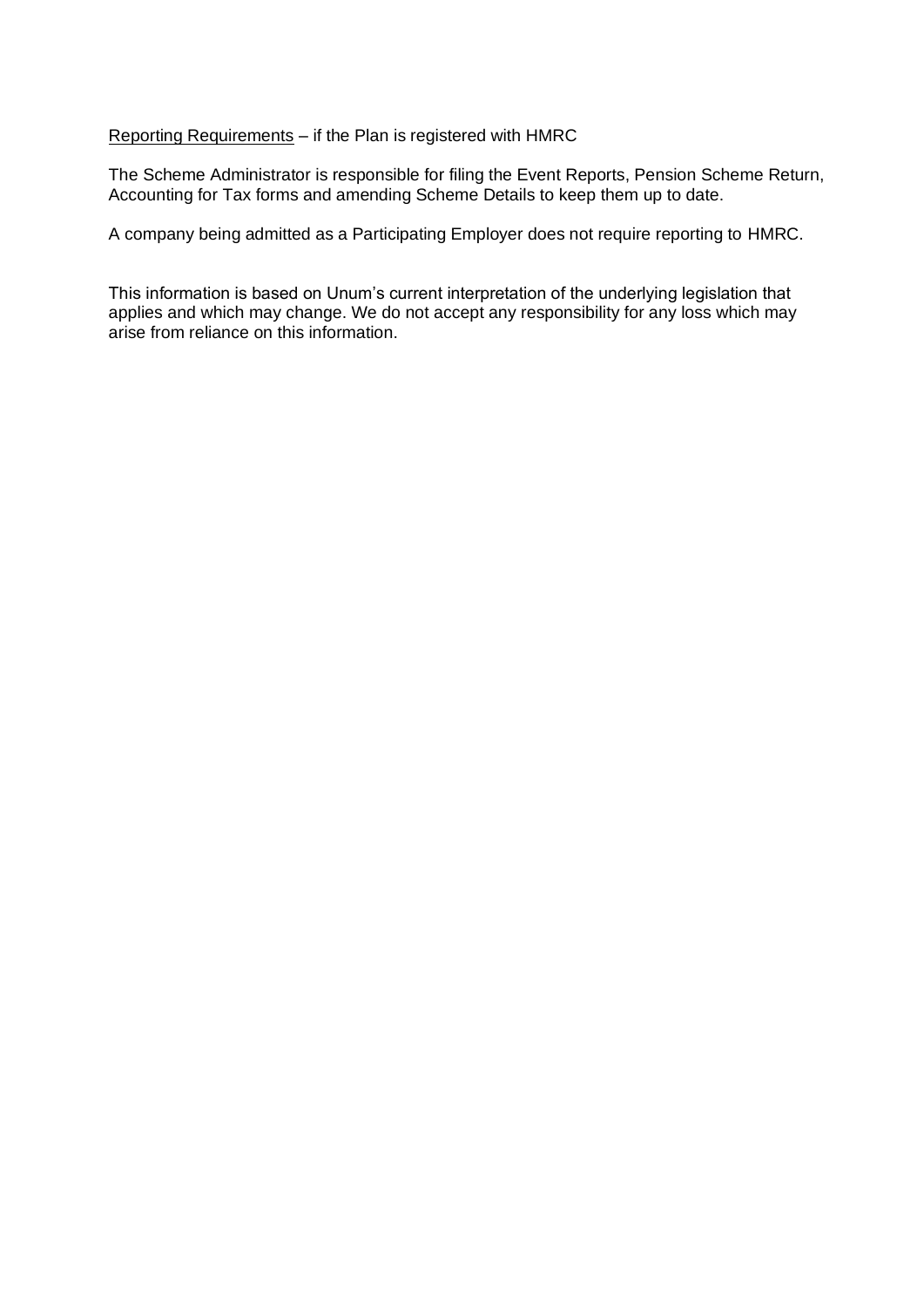## **Deed of Participation**

**THIS DEED OF PARTICIPATION** is made on the day set out below (the **execution date**) by the **sponsor** and the **new participating employer**. Execution of this deed confirms the **new participating employer's** participation in the **plan**.

| <b>Plan</b>                               |  |
|-------------------------------------------|--|
| (Plan name as shown<br>on the trust deed) |  |
| <b>Participation Date</b>                 |  |

| <b>Sponsor</b>                                                                |  |
|-------------------------------------------------------------------------------|--|
| <b>Company Registration</b><br>Number of the Sponsor                          |  |
| Address of<br>the Sponsor<br>(Registered if applicable)                       |  |
| <b>New Participating Employer</b>                                             |  |
| <b>Company Registration Number</b><br>of New Participating Employer           |  |
| Address of<br><b>New Participating Employer</b><br>(Registered if applicable) |  |

**SUPPLEMENTAL** to a trust deed (the **trust deed**) made by the **sponsor** which established the **plan** for the purpose of providing benefits on death in respect of such persons as are admitted to membership.

### **BACKGROUND**

- (A) By virtue of the powers contained in the **trust deed** the **sponsor** has the power to admit other employers to the **plan**.
- (B) The **new participating employer** has given notice to the **sponsor** of its wish to participate in the **plan**.
- (C) The **sponsor** wishes the **new participating employer** to participate in the **plan**.

**NOW THIS DEED PROVIDES** as follows:

- (1) The **new participating employer** is hereby admitted to participation in the **plan** with effect from the **participation date**.
- (2) The **new participating employer** hereby agrees to be bound by the **trust deed** and undertakes to observe and abide by its provisions from time to time.